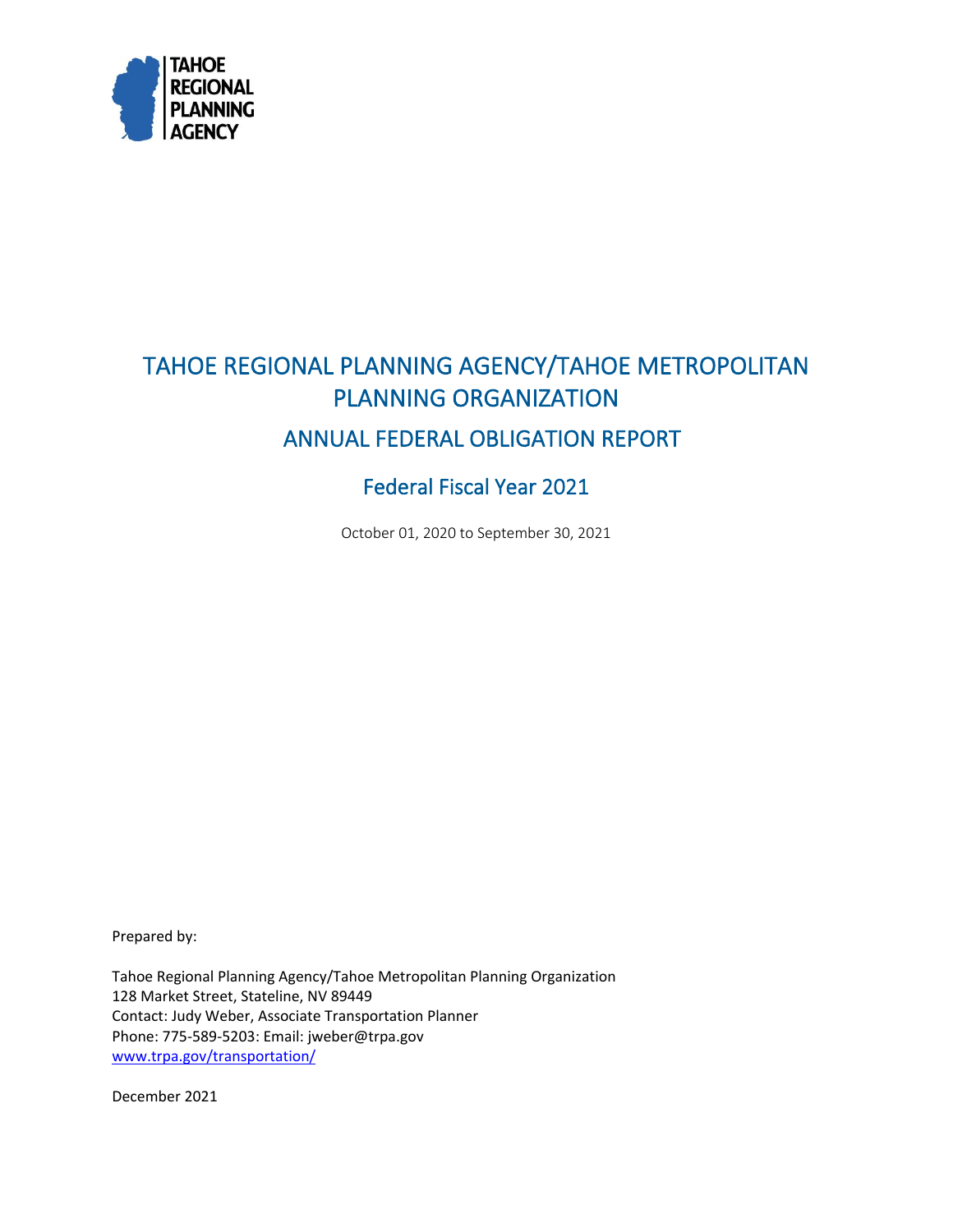### <span id="page-1-0"></span>Table of Contents

#### Tables

[Table 1: FFY 2021 Federal Highway Administration Obligations](#page-0-0)

[Table 2: FFY 2021 Federal Transit Administration Obligations](#page-0-1)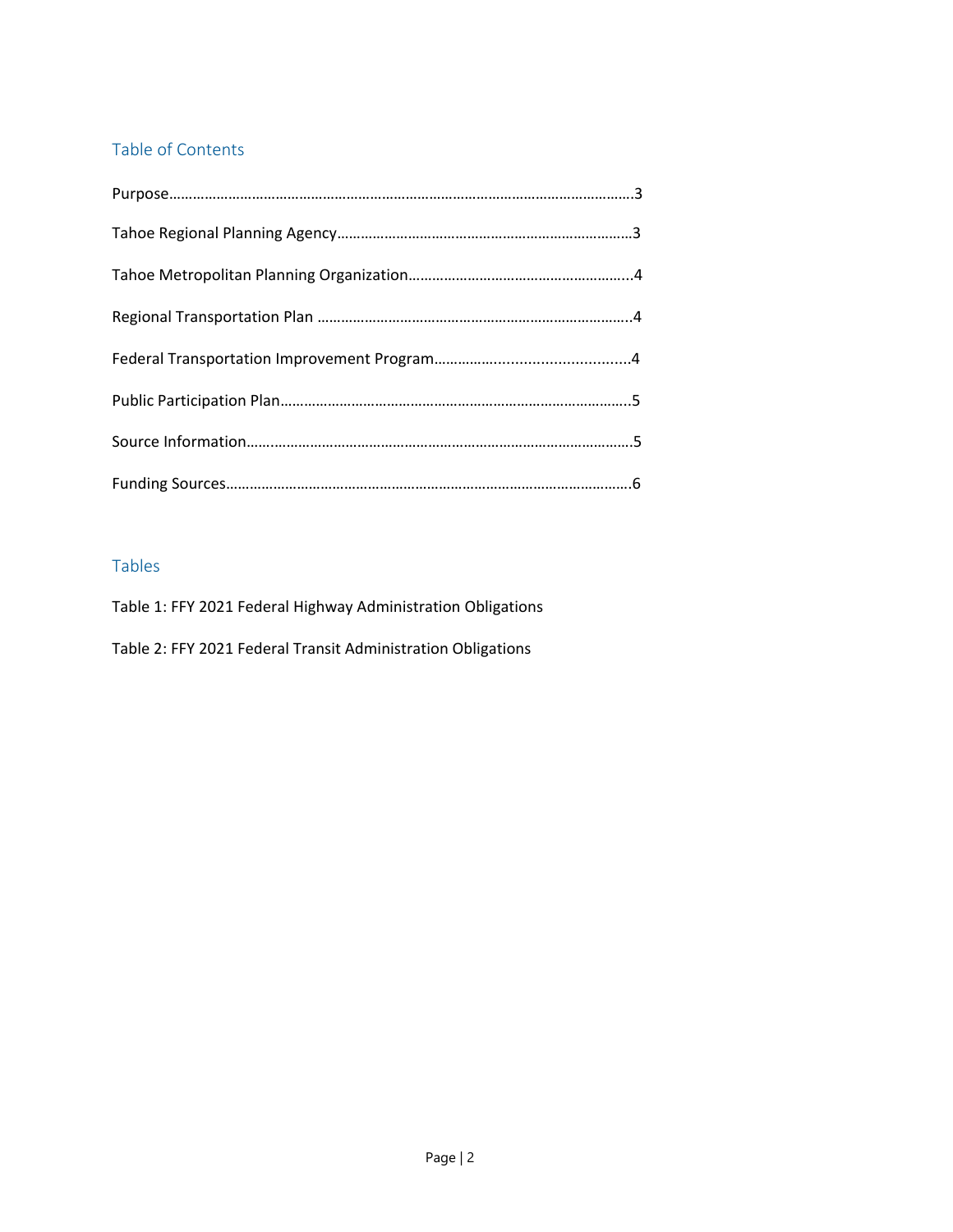#### <span id="page-2-0"></span>Purpose

The United States Code of Federal Regulations outlines the requirement for Metropolitan Planning Organizations (MPO) to publish a listing of projects for which federal funds were obligated in the preceding program year within ninety calendar days following the end of the program year.

#### Code of Federal Regulations

Title 23: Highways, Part 450 - Planning Assistance and Standards, Subpart C - Metropolitan Transportation Planning and Programming

§450.334 Annual listing of obligated projects.

(a) In metropolitan planning areas, on an annual basis, no later than ninety calendar days following the end of the program year, the State, public transportation operator(s), and the MPO shall cooperatively develop a listing of projects (including investments in pedestrian walkways and bicycle transportation facilities) for which funds under 23 U.S.C. or 49 U.S.C. Chapter 53 were obligated in the preceding program year.

(b) The listing shall be prepared in accordance with §450.314(a) and shall include all federally funded projects authorized or revised to increase obligations in the preceding program year and shall at a minimum include the TIP information under  $\frac{5450.326(g)(1)}{2}$  and  $\frac{4}{2}$  and identify, for each project, the amount of Federal funds requested in the TIP, the Federal funding that was obligated during the preceding year, and the Federal funding remaining and available for subsequent years.

(c) The listing shall be published or otherwise made available in accordance with the MPO's public participation criteria for the TIP.

[81 FR 34135, May 27, 2016, as amended at 81 FR 93473, Dec. 20, 2016: 82 FR 56545, Nov. 29, 2017]

The annual federal obligation report is published to fulfill the above federal requirement by listing all federally funded transportation projects in the Region that had federal funds obligated during the preceding federal fiscal year. The term obligated or obligation refers to the federal government's commitment to pay or reimburse the lead agency for the federal share of the projects' cost. Obligation does not necessary signify expenditure or completion of a project, nor represent the total cost of the project. Programmed project costs can be found in the corresponding Federal Transportation Improvement Program.

#### Background

#### Tahoe Regional Planning Agency

The Tahoe Regional Planning Agency is a unique bi-state agency established by a Compact between the states of California and Nevada and ratified in public law by the U.S. Congress. The original Compact was approved in 1969 (Public Law 91-148). It was revised in 1980 (Public Law 96-551). The Compact's essential purpose is to protect and restore the environment of the Lake Tahoe Basin, maintain the equilibrium between the Region's natural endowment and its manmade environment, and preserve the scenic beauty and recreational opportunities of the region.

TRPA receives direction on decisions from a [15-member Governing Board,](https://www.trpa.gov/how-we-operate/board-members/) a 21-member Advisory [Planning Commission,](https://www.trpa.gov/how-we-operate/advisory-planning-commission/) as well as stakeholders and members of the public. The Agency also reports on our activities regularly to the Nevada and California state legislatures. The TRPA Governing Board meets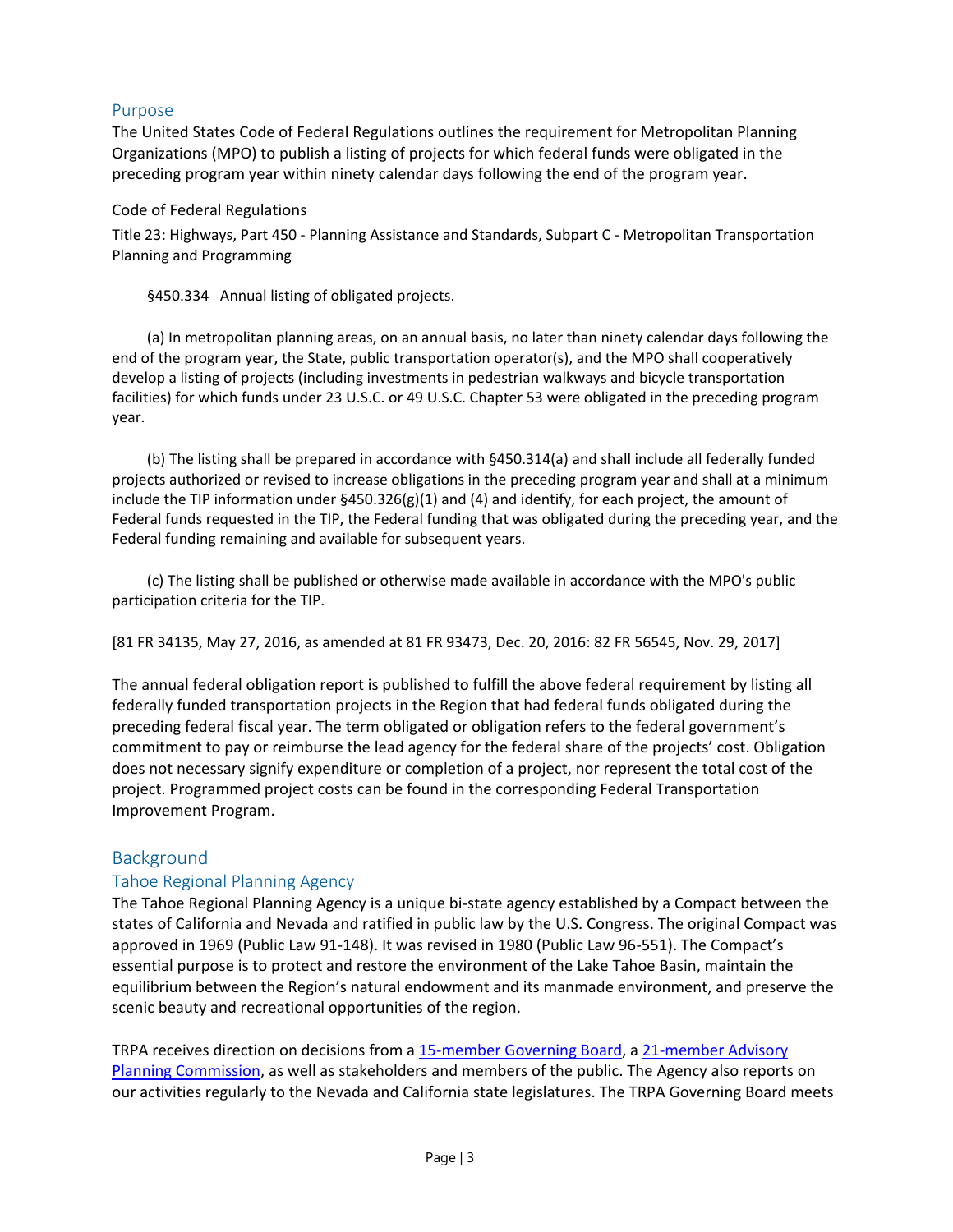<span id="page-3-0"></span>monthly, and meetings are open to the public, including the sections of any TRPA meeting during which the Governing Board acts as the TMPO and the Regional Transportation Planning Agency for the California side of the Tahoe Basin.

#### Tahoe Metropolitan Planning Organization

The Tahoe MPO was authorized by Congress in the Transportation Equity Act for the 21st Century (TEA-21), Public Law 105-178. Based on subsequent required actions taken by the States of California and Nevada and local governments in the Region, TMPO was formally launched on July 1, 1999. As the federally designated transportation planning agency for the Tahoe Region, TMPO is responsible for taking all actions under federal regulations required of metropolitan planning organizations. By federal law, the MPO is required to produce several documents, including a Regional Transportation Plan, a Federal Transportation Improvement Program, an Overall Work Program, and a Public Participation Plan.

The TMPO's role is to provide planning, funding, and technical assistance that encourages a transportation system that is multi-modal and sustainable. TRPA's 15-member Governing Board and a representative from the U.S. Forest Service serve as the board for the Tahoe Metropolitan Planning Organization. TMPO Board meetings are conducted as part of TRPA Board meetings. The TMPO's mission is to provide policy decisions on transportation plans and programs. TMPO's defined area of jurisdiction is concurrent with that of the TRPA. The Region borders the states of California and Nevada. Approximately two-thirds in California and one-third within Nevada. El Dorado and Placer Counties are in the California portion, and Douglas, Washoe, and Carson Counties are on the Nevada side of the Region.

#### Regional Transportation Plan

The [Regional Transportation Plan](https://www.trpa.gov/rtp/) (RTP) is the conforming long-range transportation plan that meets federal, state, and TRPA requirements and provides the framework for investment in the transportation system that is needed to support the regional and community goals set forth in the TRPA's Regional Plan and the Area Plans. The RTP identifies planned transportation projects and programs that will shape the Region's transportation system over the next 20 years and lays out the funding plan necessary to implement that system. The plan focuses on transit, trails, communities and corridors, and technology strategies that support economic stability, quality of life, safety, and reduce emissions of greenhouse gas and build a resilient system in response to climate change.

#### Federal Transportation Improvement Program

The Federal Transportation Improvement Program (FTIP) for the Tahoe Region is a comprehensive fouryear program that complies with the current federal transportation bill requirements and consists of surface transportation projects for highway, transit, and active transportation projects that receive federal funds, require a federal action, or are regionally significant and is consistent with the Regional Plan and related local, state, and federal planning processes. TMPO prepares and adopts the program every two years in conjunction with California Department of Transportation (Caltrans), Nevada Department of Transportation (NDOT), Federal Highway Administration (FHWA), Federal Transit Administration (FTA), and local agencies.

The FTIP is consistent with the Regional Transportation Plan and related local, state, and federal planning processes. It is a primary feature of TMPO's continuing, cooperative, and comprehensive transportation planning and programming process. Input and coordination are sought and obtained at all levels.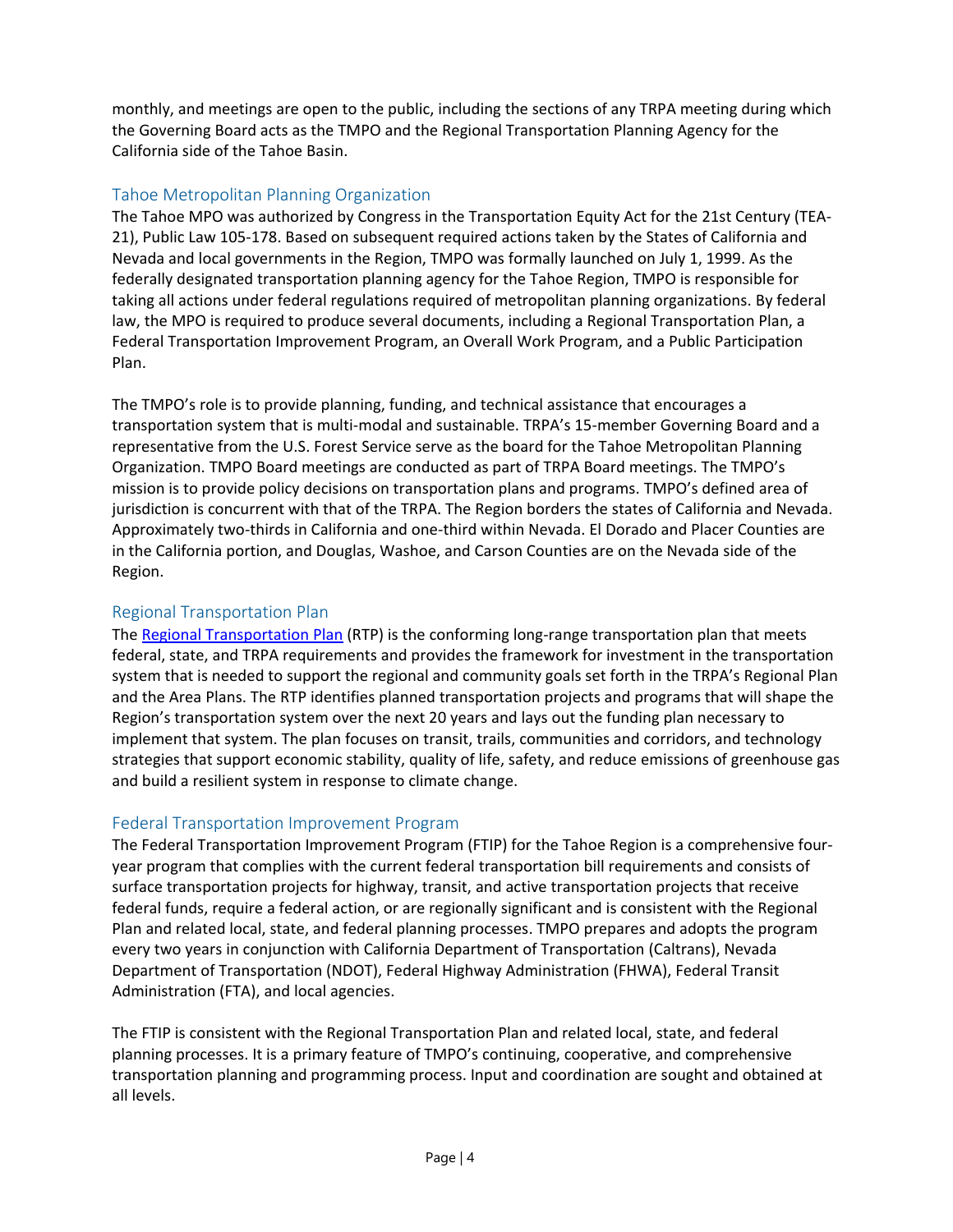<span id="page-4-0"></span>The document is developed in accordance with the United States Department of Transportation's metropolitan planning regulations Title 23 Code of Federal Regulations Part 450. Federal regulations mandate all transportation projects that receive federal funds, require a federal action, or are regionally significant be listed in the FTIP.

*A regionally significant project means a transportation project that is on a facility which serves regional transportation needs, such as access to and from the area outside of the region, major activity centers in the region, high demand recreation facilities or transportation terminals that would normally be included in the modeling of a metropolitan area's transportation network, including at a minimum all major improvements on principal arterials highways.*

Federal law also requires TIPs to be fiscally constrained which means including only projects and programs that have reasonably foreseeable funding sources. The FTIP also must be financially constrained by year, indicating the amount of dollars programmed to the projects must not exceed the amount of dollars estimated to be available and include a financial plan to demonstrate that the projects can be implemented and funded as programmed. The FTIP must be updated at least every four years, cover a programming period of no less than four years, and contain a priority list of projects grouped by year.

The FTIP provides an overall snapshot to the federal government illustrating current and pending uses of federal and state transportation funds. All projects included in the FTIP must be consistent with the current RTP. The RTP is the long-range policy and planning document, whereas the FTIP is the shortrange implementing document that enables those planned projects to begin work. The FTIP includes the projects from the adopted RTP constrained project list that have committed or reasonably available federal funding. FTIP can be viewed at: http://www.trpa.gov/transportation/funding/ftip/

#### Public Participation Plan

The Public Participation Plan ensures that public participation is an integral and effective part of TMPO's activities. Consistent public outreach and input is one of the most important foundations for developing transportation planning, programming, and project delivery documents and investments. The link can be found at: https://www.trpa.gov/rtp/#participation

#### Source I[nformation](https://www.trpa.gov/rtp/#participation)

The funds included in this report are administered through the Federal Highway Administration or the Federal Transit Administration. The report includes data from California, Nevada, and transit projects for which federal funds were obligated during the federal fiscal year (FFY) 2021, October 01, 2020 through September 30, 2021. The information is provided by Caltrans, NDOT, and Tahoe's Transit Operators – Tahoe Transportation District (TTD) and Placer County Department of Public Works (TART). This report is limited to federal funds and does not represent all revenues programmed throughout the federal fiscal year.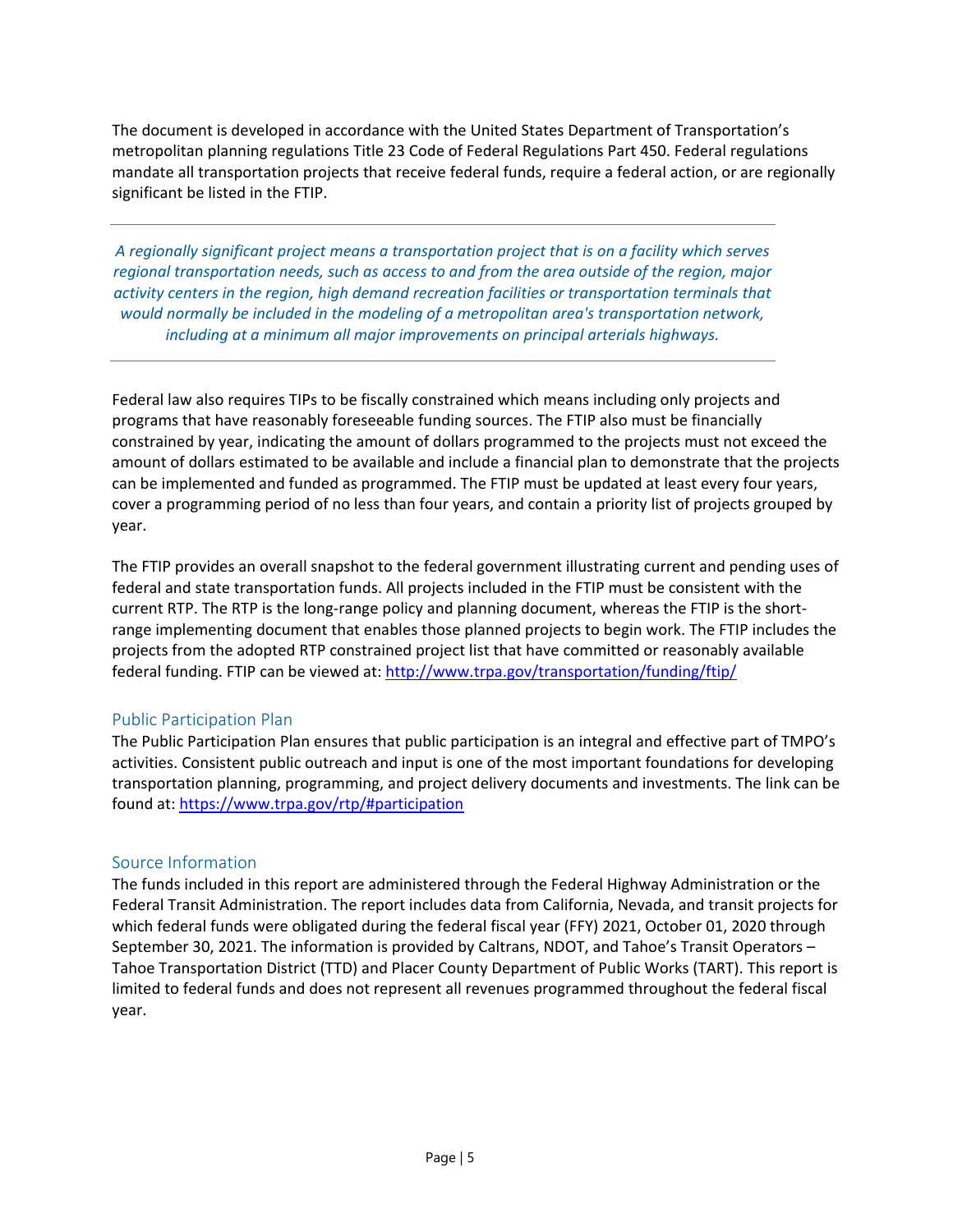## <span id="page-5-0"></span>Funding Sources

| <b>Program Code</b> | <b>Funding Type</b>                                 |
|---------------------|-----------------------------------------------------|
| <b>Z40E</b>         | <b>CONGESTION MITIGATION FAST EXT</b>               |
| Z905                | HIGHWAY INFRASTRUCTURE OVER 200K POP                |
|                     | SURFACE TRANSPORTATION BLOCK GRANT-URBANIZED > 200K |
| Z23E                | <b>FAST EXT</b>                                     |
|                     | SURFACE TRANSPORATION BLOCK GRANT-URBANIZED >200K   |
| Z230                | FAST                                                |
| Z301                | TRANSPORTATION ALTERNATIVES >200K FAST              |
| Z3E1                | TRANSPORTATION ALTERNATIVES >200k FAST EXT          |
| Z005                | HIGHWAY INFRASTRUCTURE OVER 200k POP                |
| <b>FTA 5307</b>     | URBANIZED AREA FORMULA GRANTS                       |
| FTA 5307 CARES      | URBANIZED AREA FORMULA GRANTS - CARES ACT           |
| FTA 5311 CARES      | FORMULA GRANTS FOR RURAL AREAS – CARES ACT          |
| <b>FTA 5339</b>     | <b>BUS AND BUS FACILITIES FORMULA GRANTS</b>        |
| FTA 5339 (c)        | LOW OR NO EMISSION VEHICLE PROGRAM                  |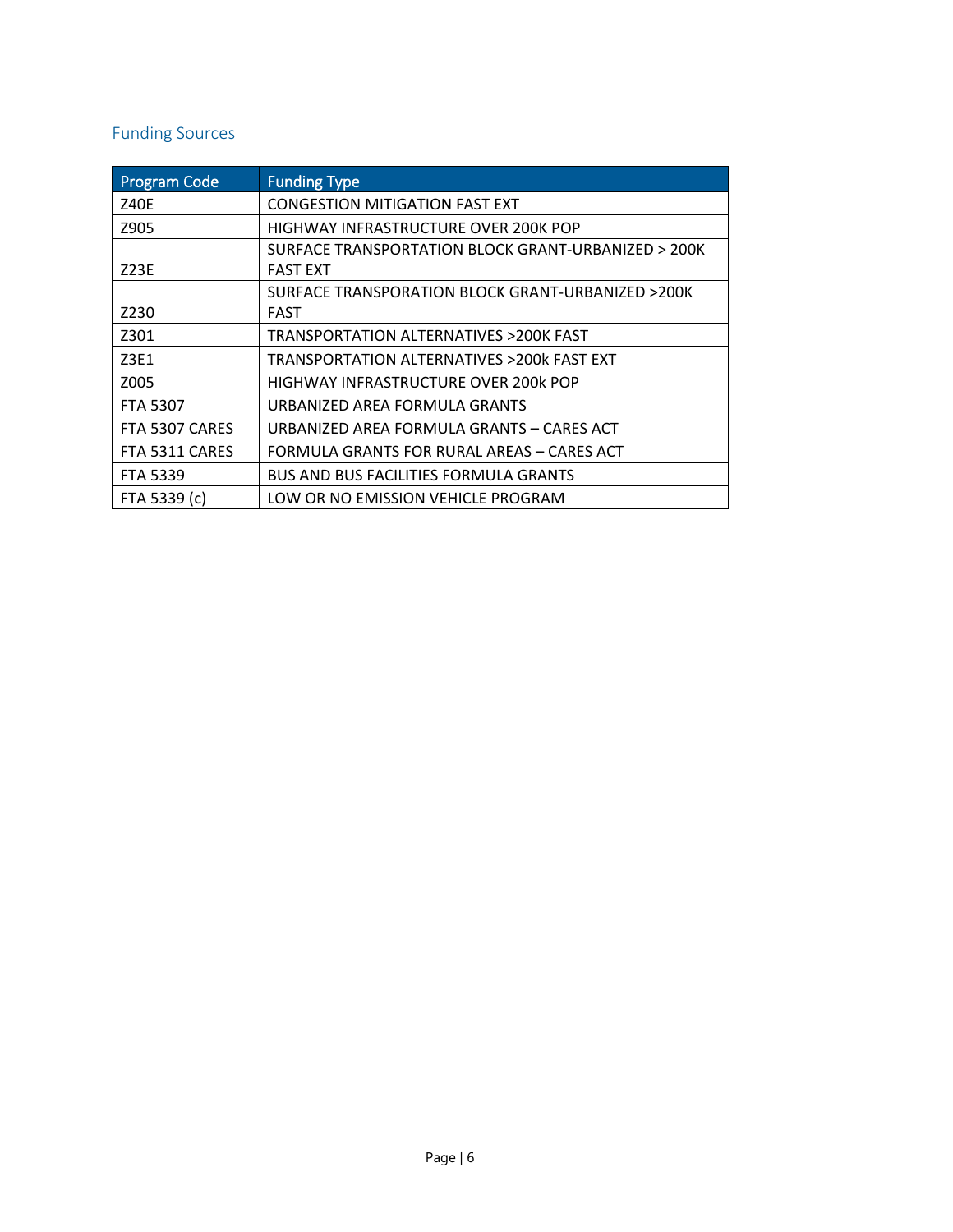## <span id="page-6-0"></span>Table 1: FFY 2021 Federal Highway Administration Obligations

| <b>COUNTY</b> | <b>LEAD AGENCY</b>                  | PROJECT#    | <b>STATE</b><br>PROJECT# | PROJECT TITLE                                                           | PROJECT DESCRIPTION                                                                                                                                                                                                                                                    | <b>MPOID</b> | <b>FUND SOURCE</b>                                          | <b>OBLIGATION</b><br><b>AMOUNT</b>                                                      |
|---------------|-------------------------------------|-------------|--------------------------|-------------------------------------------------------------------------|------------------------------------------------------------------------------------------------------------------------------------------------------------------------------------------------------------------------------------------------------------------------|--------------|-------------------------------------------------------------|-----------------------------------------------------------------------------------------|
| El Dorado     | City of South<br>Lake Tahoe         | 5398013     | 0318000029L              | Lake Tahoe Boulevard<br>Class I Bike Trail                              | Lake Tahoe Blvd from Viking Way to South<br>WYE. Class 1 Bike Trail (TC)                                                                                                                                                                                               | GROUP1       | Z005<br>Z230<br>Z23E<br>Z301<br>Z3E1<br><b>Z40E</b><br>Z905 | \$218,573<br>\$500,519<br>\$777,480<br>\$607,300<br>\$136,700<br>\$268,775<br>\$537,427 |
| El Dorado     | County of EL<br>Dorado - Tahoe      | 5925183     | 0321000054L              | South Tahoe<br>Greenway - Upper<br>Truckee Bridge at<br>Johnson Meadow  | In Eastern El Dorado County, in the Tahoe<br>Basin, construct a Class 1 pathway<br>approximately 1.2 miles from the east end of<br>South Avenue, over the Upper Truckee River<br>via a new bridge towards Sierra Boulevard<br>and link to Phase 2 constructed in 2020. | GROUP1       | Z230                                                        | \$269,000                                                                               |
| El Dorado     | City of South<br>Lake Tahoe         | 5398014     | 0319000017L              | <b>Pioneer Trail</b><br>Pedestrian<br>Improvement Project -<br>Phase II | Pioneer Trail from Larch Ave to the<br>intersection of Ski Run Blvd in the City of<br>South Lake Tahoe located in the County of El<br>Dorado. Pedestrian and bike improvements.                                                                                        | GROUP1       | Z230                                                        | \$110,274                                                                               |
| El Dorado     | County of El<br>Dorado - Tahoe      | 5925163     | 0318000148L              | <b>Meyers Corridor</b><br>Operational<br><b>Improvement Project</b>     | 1.3 mile stretch of Meyers Corridor along US<br>50/89 complete streets - adding lighting,<br>signage, and visible crosswalks.                                                                                                                                          | GROUP1       | Z40E                                                        | \$250,000                                                                               |
| Placer        | <b>Placer County</b>                | 5919136     | 0318000149L              | Kings Beach Western<br>Approach                                         | SR 28 / SR 267 intersection; PM 9.1/9.4<br>construct roundabout                                                                                                                                                                                                        | PL001        | Z23E                                                        | \$675,000                                                                               |
| Various       | Tahoe<br>Transportation<br>District | <b>NDOT</b> | Nevada                   | <b>Recreational Travel</b><br>Phase II                                  | Recreational Travel Phase II Plan                                                                                                                                                                                                                                      | <b>TTD15</b> | Z23E - NV                                                   | \$234,650                                                                               |
| Washoe        | Tahoe<br>Transportation<br>District | <b>NDOT</b> | Nevada                   | Tahoe Mobility Hub-<br><b>Washoe County</b>                             | Incline Facility Plan and Feasibility Study                                                                                                                                                                                                                            | TTD19        | Z230 - NV                                                   | \$202,350                                                                               |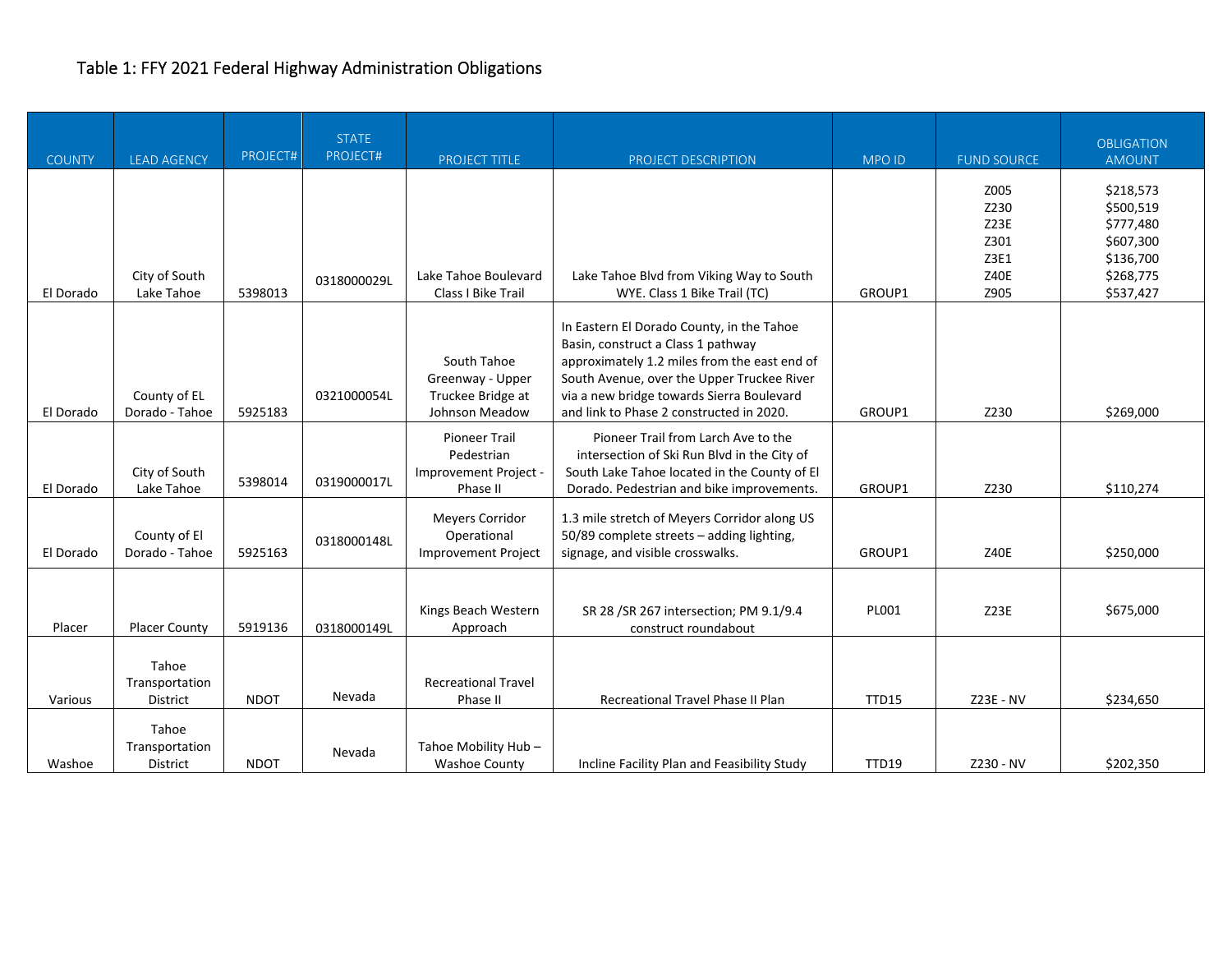## <span id="page-7-0"></span>Table 2: FFY 2020 Federal Transit Administration Obligations

|                |                                     |                                                   |                                                                                    |                |               | <b>FUNDING</b> |                    | <b>OBLIGATION</b> |
|----------------|-------------------------------------|---------------------------------------------------|------------------------------------------------------------------------------------|----------------|---------------|----------------|--------------------|-------------------|
| <b>COUNTY</b>  | <b>LEAD AGENCY</b>                  | <b>PROJECT TITLE</b>                              | PROJECT DESCRIPTION                                                                | <b>MPO ID</b>  | <b>GRANT#</b> | <b>AGENCY</b>  | <b>FUND SOURCE</b> | <b>AMOUNT</b>     |
| Placer         | <b>Placer County</b><br><b>TART</b> | <b>TART Transit</b><br>Operating                  | <b>Operating Assistance/PM</b>                                                     | TRANS02        | CA-2020-188   | FTA/CA         | 5307               | \$1,169,560       |
| Placer         | <b>Placer County</b><br><b>TART</b> | <b>TART Transit</b><br>Operating<br>Assistance    | <b>Operating Assistance/PM</b>                                                     | TRANS02        | CA-2020-131   | FTA/CA         | 5307-CARES         | \$3,510,233       |
| Placer         | <b>Placer County</b><br><b>TART</b> | <b>TART Transit</b><br>Operating<br>Assistance    | <b>Operating Assistance/PM</b>                                                     | TRANS02        | CA-2021-250   | FTA/CA         | 5307               | \$1,170,763       |
| Placer         | <b>Placer County</b><br><b>TART</b> | <b>Placer County</b><br>(TART) Transit<br>Capital | Capital Bus Purchase                                                               | TRANS03        | CA-2020-187   | FTA/CA         | 5310               | \$52,176          |
| Placer         | <b>Placer County</b><br><b>TART</b> | <b>Placer County</b><br>(TART) Transit<br>Capital | Capital Bus Purchase                                                               | TRANS03        | CA-2020-186   | FTA/CA         | 5339               | \$163,492         |
| Douglas/Washoe | Tahoe<br>Transportation<br>District | <b>TTD Transit</b><br>Operating<br>Assistance     | <b>Combined Operating for Fixed</b><br>Routes and On-Call includes<br>$PM - Rural$ | TRANS02        | P417-20-802   | FTA/NV         | 5311-CARES         | \$3,059,452       |
| Various        | Tahoe<br>Transportation<br>District | <b>TTD Transit</b><br>Operating<br>Assistance     | <b>Combined Operating for Fixed</b><br>Routes and On Call                          | TRANS02        | NV2021-015-00 | FTA/CA         | 5307               | \$1,887,628       |
| Various        | Tahoe<br>Transportation<br>District | <b>TTD Transit</b><br>Operating<br>Assistance     | <b>Combined Operating for Fixed</b><br>Routes and On Call                          | TRANS02        | NV2021-014-00 | FTA/CA         | CMAQ to 5307       | \$200,000         |
| Various        | Tahoe<br>Transportation<br>District | <b>TTD Transit</b><br>Operating<br>Assistance     | <b>Combined Operating for Fixed</b><br>Routes and On Call                          | TRANS02        | NV2021-037-00 | FTA/CA         | CMAQ to 5307       | \$700,000         |
| Various        | Tahoe<br>Transportation<br>District | <b>TTD Transit Capital</b>                        | Bus and Bus Facilities and PM                                                      | <b>TMC0406</b> | NV2021-007-00 | FTA/CA         | 5339               | \$225,032         |
| Various        | Tahoe<br>Transportation<br>District | <b>TTD Transit Capital</b>                        | Bus and Bus Facilities and PM                                                      | <b>TMC0406</b> | NV2021-035-00 | FTA/CA         | 5339               | \$284,386         |